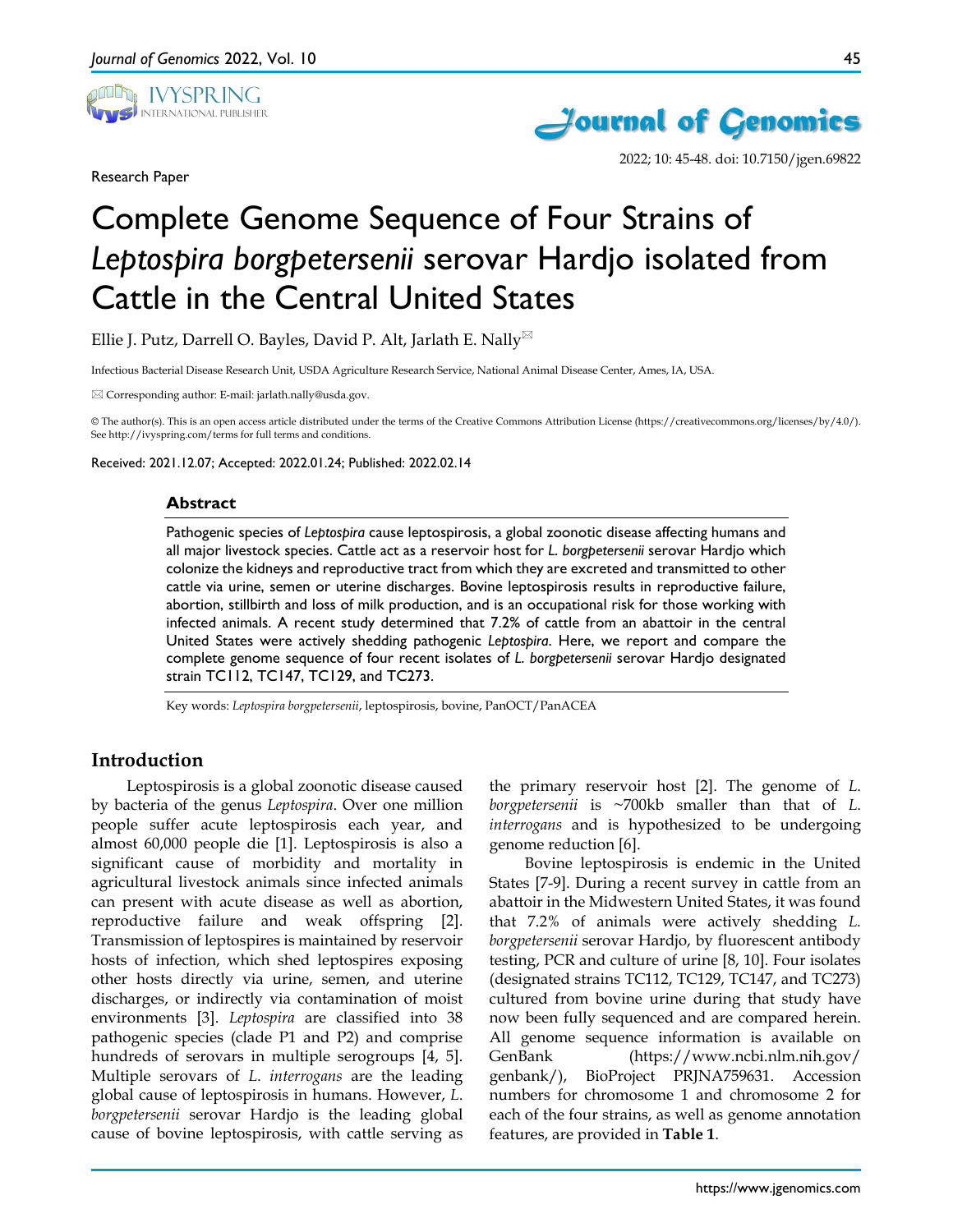**Table 1.** Genome annotation of *L. borgpetersenii* serovar Hardjo strains

|                          | <b>TC112</b>   | <b>TC129</b>   | <b>TC147</b>   | <b>TC273</b>   | HB203*         |
|--------------------------|----------------|----------------|----------------|----------------|----------------|
| Accession Number         | CP084036       | CP084038       | CP084040       | CP084042       | CP021412       |
| (Chromosome $1 < 2$ )    | CP084037       | CP084039       | CP084041       | CP084043       | CP021413       |
| Chromosome 1 (bp)        | 3,585,599      | 3,585,597      | 3,585,599      | 3,585,577      | 3,589,981      |
| Chromosome 2 (bp)        | 317,347        | 317,349        | 317,349        | 317,347        | 317,347        |
| $G + C$ %                | 40             | 40             | 40             | 40             | 40             |
| Genes (total)            | 3,389          | 3,403          | 3,403          | 3.403          | 3,539          |
| CDS <sub>s</sub> (total) | 3,345          | 3,359          | 3,359          | 3,359          | 3,495          |
| Genes (coding)           | 2,945          | 2,962          | 2.962          | 2,958          | 3,079          |
| CDSs (with protein)      | 2,945          | 2,962          | 2,962          | 2,958          | 3,079          |
| Genes (RNA)              | 44             | 44             | 44             | 44             | 44             |
| rRNAs (5S, 16S, 23S)     | 1, 2, 2        | 1, 2, 2        | 1, 2, 2        | 1, 2, 2        | 1, 2, 2        |
| <b>tRNAs</b>             | 37             | 37             | 37             | 37             | 37             |
| ncRNAs                   | $\overline{2}$ | $\overline{2}$ | $\overline{2}$ | $\overline{2}$ | $\overline{2}$ |
| Pseudo Genes (total)     | 400            | 397            | 397            | 401            | 416            |

\*Strain of *L*. *borgpetersenii* serovar Hardjo originally isolated from bovine over 30 years ago [7].

All strains were cultured at 29 °C until they reached the mid-late log growth phase in HAN media [11]. Genome sequencing on the Illumina platform was performed as previously described [8]. For genome sequencing on the Nanopore platform, ten ml of culture was pelleted by centrifugation at 7,000 × *g*, for 20 min at 4 °C. The supernatant was removed, and the pellet resuspended in 1 ml Phosphate-buffered saline (PBS), placed in a 1.5 ml Protein LoBind tube (Eppendorf, Hamburg, Germany) and pelleted by centrifugation at 12,000  $\times$  *g*, for 10 min at 4 °C. The supernatant was removed, and the pellet resuspended in 20 µl PBS. DNA was purified from each of the

pellets with the Circulomics Nanobind CBB Big DNA Kit (Circulomics, Baltimore, MD, USA) using the Gram-Negative Bacteria High Molecular Weight DNA Extraction protocol. Purified DNA was quantified using the Thermo Fisher Oubit™ dsDNA BR Assay Kit (Thermo Fisher Scientific, Waltham, MA) and evaluated for quality and purity using a NanoPhotometer Pearl (Implen, Inc. Westlake Village, CA). Libraries for strains TC129 and TC273 were prepared using the ligation sequencing kit, (SQK-LSK-109), multiplexed using native barcoding expansion kit (EXP-NBD104) and sequenced using flow cell type R9.4.1 on a GridION 5X instrument (Oxford Nanopore, Oxford Science Park, UK). Libraries for strains TC147 and TC273 were prepared using the rapid barcoding kit (SQK-RBK004) and sequenced using the flongle flow cell type FLO-FLG001 on an MK1c instrument (Oxford Nanopore, Oxford Science Park, UK). Genome assembly and error correction was accomplished with Unicycler v. 0.4.4 (TC129 and TC273) and v. 0.4.7 (TC112 and TC147) [12]. Oxford Nanopore and unpaired Illumina HiSeq reads were used with the Unicycler default settings except that a *Leptospira* ParA protein sequence was added to the start genes database to ensure that the small chromosome would be rotated to start at the *parA* gene. The genome annotation was completed by the NCBI Prokaryotic Genome Annotation Pipeline (PGAP) [13].



**Figure 1. Comparison of the genomes of** *L. borgpetersenii* **serovar Hardjo strains TC112, TC129, TC147, TC273 and HB203 with PanACEA.**  Shown are **(A)** chromosome 1 and **(B)** chromosome 2. Using HB203 as the reference, the light gray color depicts core conserved regions and the dark gray lines within outermost circle depict variable regions between strains.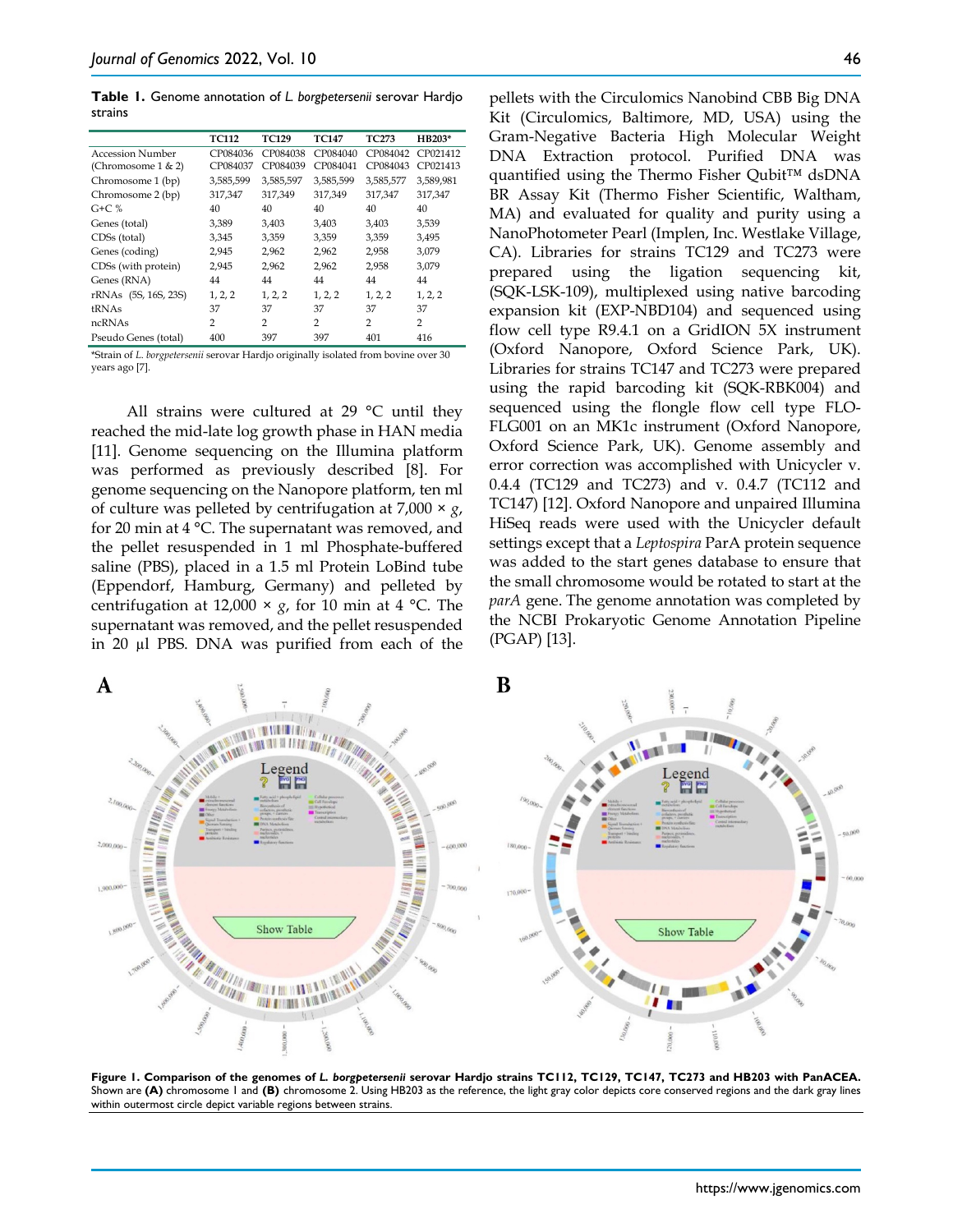Comparative analysis of the complete genomes for each of the four recent *L*. *borgpetersenii* serovar Hardjo TC strains was performed against the complete genome of another bovine isolate of *L*. *borgpetersenii* serovar Hardjo; strain Hb15B203 (HB203) which was originally isolated from a 10-year old dairy cow from Kansas over 30 years ago [7]. Since its isolation, strain HB203 has been utilized extensively as a challenge isolate in animal work for the Infectious Bacterial Disease Research unit (ARS, USDA) and its complete genome is also available on GenBank (BioProject: PRJNA384237) [14-18].

Comparison of all genomes using PanOCT (pan-genome ortholog clustering tool) and PanACEA (Pan-genome Atlas with Chromosome Explorer and Analyzer) identified differences in gene coding regions of the complete genome of strain HB203 and the more recently isolated strains TC112, TC129, TC147, and TC273 [19, 20], **Figure 1**. In total, strain HB203 contained 206 genes not identified in any of the more recent TC strains. Conversely, 74 genes were identified in TC112, 90 genes in TC129, 88 genes in TC147 and 86 genes in TC273 that were not identified in strain HB203. A complete list of matching genes among all strains is provided in **Supplemental Table 1**. Of note, some variances in the PGAP pipeline's annotation of open reading frames (ORFs) for each of the TC strains were identified; For example, TC129 contained 14 small (averaging 57 amino acid) CDS which were not annotated in TC112 yet there are corresponding potential open reading frames of exactly the same size and with the same predicted amino acid for each one. After removal of these small *ab initio* gene calls from analysis, as listed **Supplementary Table 2**, and removal of some additional annotation calls for which homologous DNA was found in all TC strains (highlighted in yellow in supplementary Table 1), there were 71 genes identified in all four TC strains that had no homologous gene in HB203.

Globally, bovines are a reservoir host for *L*. *borgpetersenii* serovar Hardjo which are highly fastidious [2]; a limited number of closed genomes have been sequenced but are poorly annotated. Of the 206 genes identified by PanOCT/PanACEA as unique to strain HB203, 134 (>65%) are annotated as encoding hypothetical proteins. Similarly, of the 71 genes unique to the TC strains, 32 (>45%) encode hypothetical proteins. As additional genomes are sequenced, comparative genome analyses with other strains obtained from different parts of the world, such as strain L550 in Australia [6], and separated by time, can provide insights into how this species and serovar continues to evolve and persistently infect cattle despite the availability of bacterin vaccines.

Genome comparisons using the single nucleotide polymorphisms (SNPs) calling capabilities of Mauve software [21] (Mauve development snapshot 2015- 02-13; http://darlinglab.org/mauve/mauve.html) identified just 226 SNPs between the four novel TC strains and HB203. The SNP differences and their position in the respective genome are provided in **Supplemental Table 3**.

Collectively, these data demonstrate that the genomes of *L. borgpetersenii* serovar Hardjo strains TC112, TC129, TC147, and TC273 are highly similar to each other and to strain HB203 even though HB203 was isolated approximately 30 years earlier. Bovine leptospirosis due to *L*. *borgpetersenii* serovar Hardjo is a global disease. This work provides four additional complete genomes of recent bovine isolates of *L*. *borgpetersenii* serovar Hardjo obtained from U.S. cattle which will facilitate continued comparative genome analysis with other serovar Hardjo isolates, separated over time and geography, to identify conserved genome features, understand evolutionary traits that predispose serovar Hardjo to persistent carriage in cattle and zoonotic transmission, and gain additional insights into pathogenic mechanisms of infection.

## **Supplementary Material**

Supplementary tables. https://www.jgenomics.com/v10p0045s1.xlsx

## **Acknowledgements**

The authors thank the Iowa State University DNA facility for sample preparation and library creation. USDA is an equal opportunity provider and employer. Mention of trade names or commercial products in this publication is solely for the purpose of providing specific information and does not imply recommendation or endorsement by the U.S. Department of Agriculture.

### **Data availability**

Annotated assemblies are available in GenBank, BioProject PRJNA759631: Accession numbers for each strain are as follows: TC112 (chromosome 1 Accession: CP084036, chromosome 2 Accession: CP084037), TC129 (chromosome 1 Accession: CP084038, chromosome 2 Accession: CP084039), TC147 (chromosome 1 Accession: CP084040, chromosome 2 Accession: CP084041), and TC273 (chromosome 1 Accession: CP084042, chromosome 2 Accession: CP084043).

## **Competing Interests**

The authors have declared that no competing interest exists.